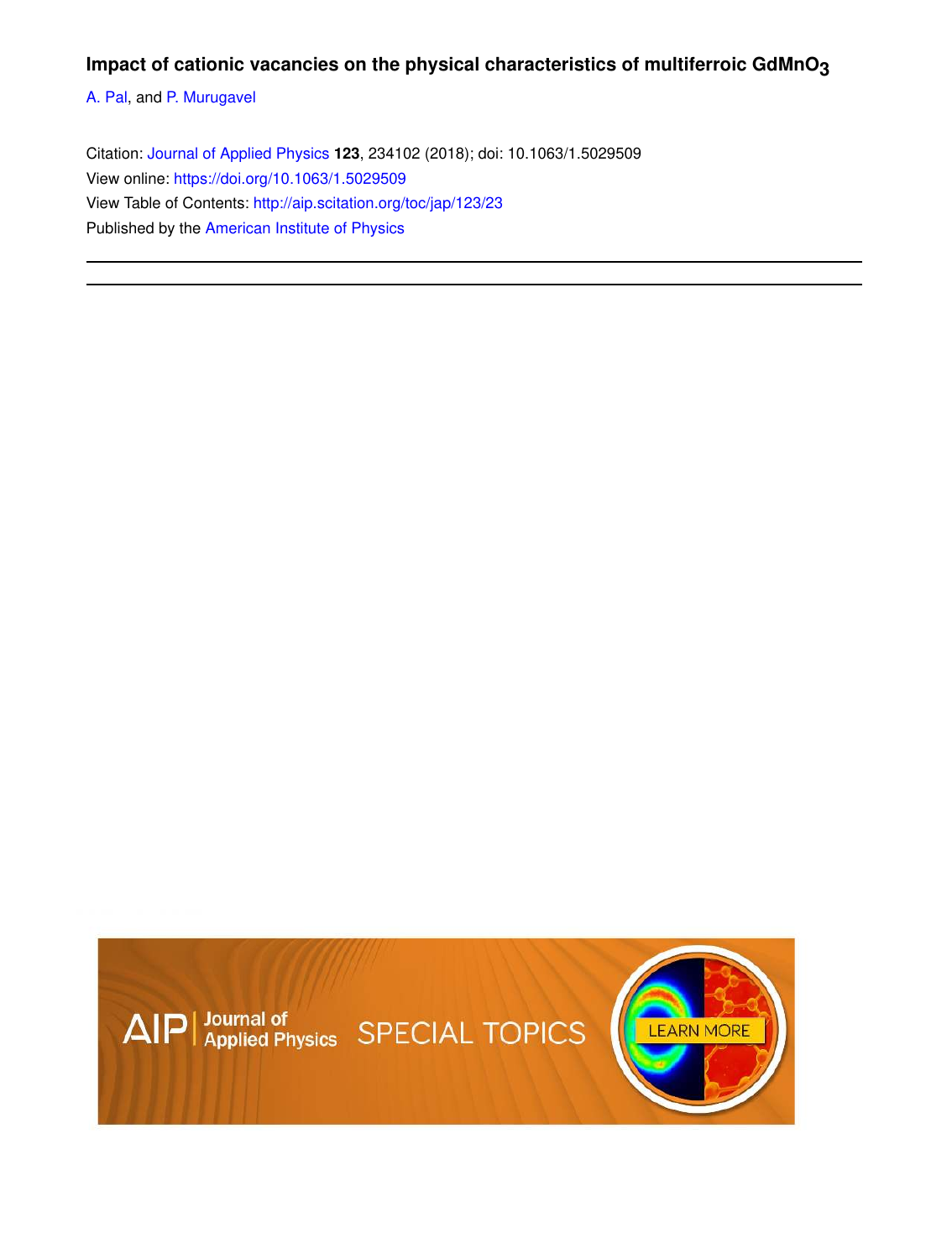

# Impact of cationic vacancies on the physical characteristics of multiferroic GdMnO<sub>3</sub>

A. Pal and P. Murugavel<sup>a)</sup>

Department of Physics, Indian Institute of Technology Madras, Chennai 600036, India

(Received 15 March 2018; accepted 31 May 2018; published online 19 June 2018)

The effects of cationic vacancies on the structural, dielectric, and magnetic properties are investigated in polycrystalline  $G dMnO<sub>3</sub>$  samples. Samples with reduced cationic vacancies are synthesized by annealing under the forming gas atmosphere. The x-ray photoelectron spectroscopy studies show evidence for excess oxygen in terms of the  $Mn^{4+}$  content and reveal the increase in the  $Mn^{3+}/Mn^{4+}$  ratio with increase in annealing time under forming gas conditions. Dielectric studies reveal two thermally activated relaxations in the low and high temperature regimes. Notably, the near stoichiometric  $Mn^{3+}$  rich samples show a negative temperature coefficient of ac conductivity in a certain temperature region along with better insulating properties. The magnetic measurements exhibit a gradual increase in the onset of weak ferromagnetic transition temperature with increase in the Mn<sup>3+</sup> content in the sample and coincides with the Neel temperature (42K) near stoichiometric composition. The studies demonstrate the effect of subtle change in oxygen nonstoichiometry on the dielectric and magnetic properties and bring out the importance of controlling stoichiometry in GdMnO<sub>3</sub>. Published by AIP Publishing. https://doi.org/10.1063/1.5029509

## I. INTRODUCTION

Rare earth manganites ( $R MnO<sub>3</sub>$ ,  $R =$ rare earth ion) have gained considerable interest due to their complex magnetic orderings associated with intriguing physics and application potentials in multifunctional devices. $1\overline{3}$  They are known for their unusual magnetoresistance and magnetodielectric (MD) properties.<sup>4–8</sup> Interestingly, the physical properties of these systems can be vastly altered by alkaline earth metal ion (Ca, Sr or  $Ba)^{6,9-11}$  and/or transition metal ion (Fe, Cr) substitutions<sup>12–15</sup> on the R-site or Mn-site. However, the deviation from stoichiometry is one of the major issues which makes it difficult to control the physical properties of these systems. The  $R M n O<sub>3</sub>$ with larger *R*-ionic radii is proven to show a large oxygen non-stoichiometry.<sup>16–19</sup> As an example, though the stoichiometric  $\text{LaMnO}_3$  is an antiferromagnetic (AFM) insulator, the synthesized compound under the ambient condition always yields ferromagnetic (FM) insulator/metallic characteristics.<sup>17–20</sup> This change in properties is mostly attributed to excess oxygen in the perovskite system and the resultant charge imbalance can be partially compensated by the oxidation of  $Mn^{3+}$  to  $Mn^{4+}$  at the B-site or by La-ion vacancy at the A-site (note that the excess oxygen in perovskite means equal distribution of A and B-site cationic vacancies).<sup>16,17,20</sup> However, the  $RMnO<sub>3</sub>$  system with lower  $R$  ionic radius with more stability in the crystal structure is generally believed to be in the oxygen stoichiometric state.<sup>17,19</sup> As a result, the effect of oxygen non-stoichiometry has rarely been investigated on other  $R$ MnO<sub>3</sub> systems.

Recently, GdMnO<sub>3</sub> (GMO) has gained importance due to the coexistence of ferroelectric and magnetic orderings with the resultant large MD effect.<sup>7,8,21</sup> Here,  $Mn^{3+}$ moments undergo an incommensurate sinusoidal AFM ordering at  $T_N$  ( $\sim$ 42 K) followed by a canted magnetic phase transition at  $T_{\text{lock}}$  ( $\sim$ 23 K) below which a ferroelectric state

appears due to spin canting in the system. $22,23$  This results in numerous reports on the investigations of both dielectric and magnetic properties of GMO in the region confined to below  $50 \text{ K.}^{7,8,22-25}$  Most of these studies presumed GMO in the stoichiometric state and hence overlooked the effect of oxygen non-stoichiometry on such important properties.<sup>22,24,25</sup> Note that the presence of defect dipoles and trapped charges originated from cationic vacancies reported to show additional pyroelectric signals well above ferroelectric transition in the GMO sample. $^{26,27}$  Such cationic vacancy in GMO can originate from the oxygen non-stoichiometry. The resultant  $Mn^{3+}$ -Mn<sup>4+</sup> may alter the magnetic state of the sample by Zener double exchange (DE) interaction along with its conduction properties through small polaron hopping.

To investigate it in detail, the GMO samples with variation in oxygen stoichiometry are synthesized under the oxygen reduced forming gas atmospheric annealing condition and subjected to structural, dielectric, impedance, and magnetic studies. The structural studies reveal a oxygen nonstoichiometric state in ambient annealed samples as compared to the samples annealed under reducing conditions which show a near stoichiometric state. In addition, the dielectric and impedance studies exhibit enhancement in the insulating character when the samples move towards the stoichiometric state with increase in annealing time under the reduced condition. Interestingly, a pronounced change in magnetic ordering temperature and possible spin structure for samples with different annealing times can be corroborated from the magnetic measurements. The detailed discussion will be presented in this work.

## II. EXPERIMENTAL DETAILS

Polycrystalline samples of  $GdMnO<sub>3</sub>$  were prepared by the solid state synthesis method. Initially, a stoichiometric a)Author to whom correspondence should be addressed: muruga@iitm.ac.in amount of  $Gd_2O_3$  (pre-heated at 1000 °C for 12 h) and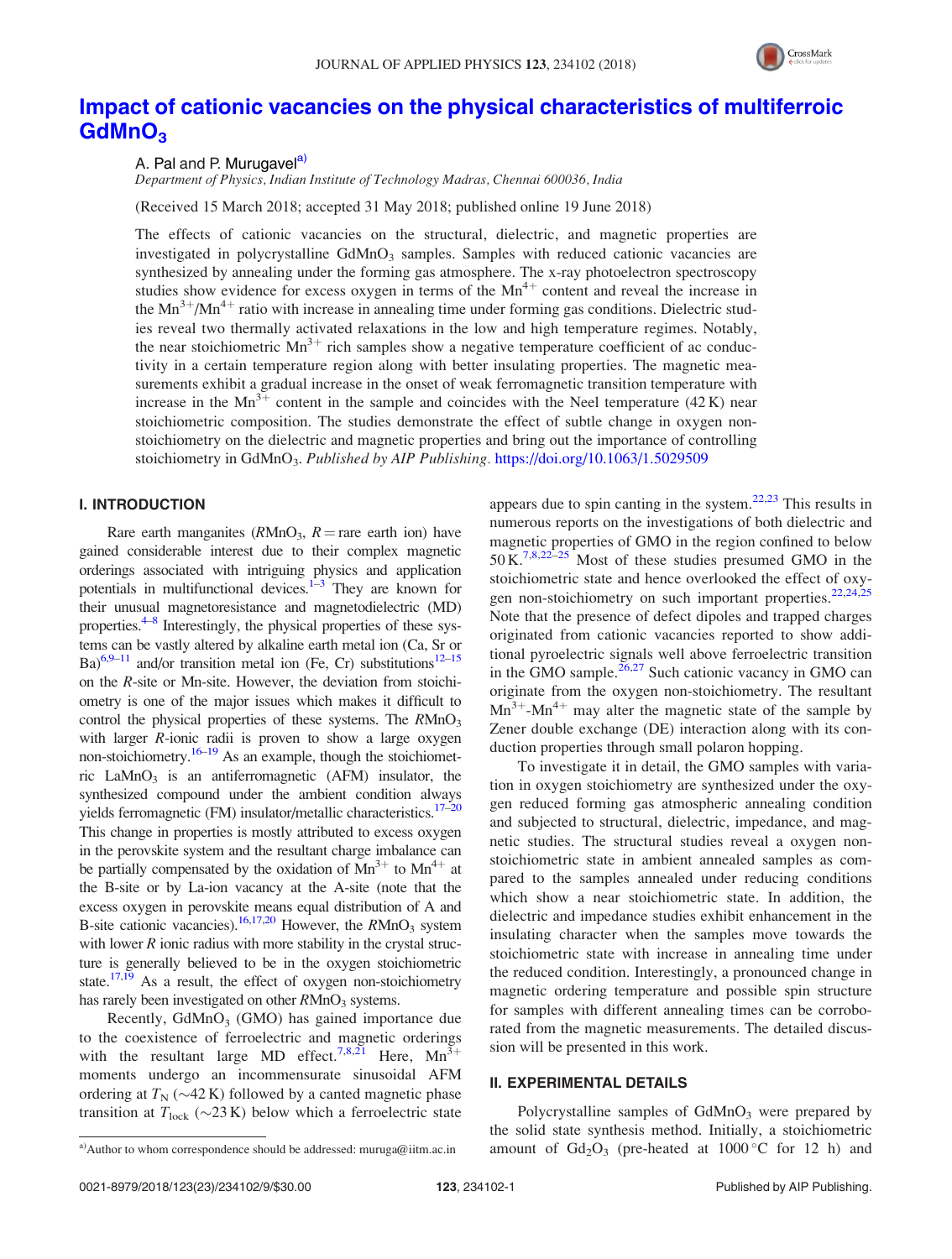$Mn<sub>2</sub>O<sub>3</sub>$  precursors were mixed, ground in an agate mortar, and calcined at  $1000\,^{\circ}\text{C}$  for 24 h in air followed by several intermittant grinding and heating steps at 1100, 1200, and  $1300\textdegree$ C for 24 h each. The pellets of uniaxially pressed calcined powder were sintered at  $1350^{\circ}$ C for 24 h in air to achieve high density (>95% of theoretical density). This sample is hereafter called as G1. The sintered pellets were then subjected to additional heat treatment at  $1350^{\circ}$ C for 15 min, 30 min, 45 min, and 1 h in an oxygen reduced (forming gas) atmosphere (95%  $N_2 + 5% H_2$ ) and they are called as G2, G3, G4, and G5, respectively. The x-ray powder diffraction (XRD) data were collected with a PANalytical x-ray diffractometer and x-ray photoelectron spectroscopy  $(XPS)$  was performed using a Omicron ESCA+ (Oxford Instruments, Germany) system at room temperature. Dielectric measurements were carried out with Novocontrol Alpha-analyzer in the temperature range of 123–573 K at various frequencies from 10 Hz to 20 MHz. Magnetic measurements were performed with a SQUID magnetometer (Quantum Design, USA) in the 5–360 K temperature range at -7 T to 7 T applied magnetic field. For dielectric measurements, electrodes were made on both surfaces of the pellet using silver paint.

## III. RESULTS AND DISCUSSION

## A. XRD studies

To confirm the phase formation and study the structural details, the XRD experiment is performed on the samples and the XRD patterns are shown in Fig.  $1(a)$ . The patterns reveal the phase pure formation of the compound and the peaks are all indexed to the orthorhombic structure with the Pnma space group. In addition, the diffraction peaks show a



FIG. 1. (a) XRD patterns of all samples annealed in the oxygen reduced atmosphere and (b) variation of lattice parameters as a function of annealing time.

systematic shift towards a lower diffraction angle with increase in the forming gas annealing time. To extract the structural parameters, the diffraction patterns are fitted with Rietveld refinement using the GSAS software. The low values of observed profile parameters such as goodness of fit  $(\chi^2)$  and weighted profile R factor  $(R_{wp})$  indicate the best fit. For example,  $\chi^2$  and  $R_{\rm wp}$  values are 1.23% and 2.13%, respectively, for sample G3. The extracted lattice parameters are plotted in Fig.  $1(b)$  as a function of annealing time. The figure reveals the monotonous increase in lattice parameters with increase in forming gas annealing time. In the absence of any secondary phases, the increase in lattice parameters and thereby the increase in volume can be understood from the change in the average Mn-site ionic radius arising out of its mixed valence state. The ionic radius of  $Mn^{3+}$  (0.645 Å) being greater than the ionic radius of  $Mn^{4+}$  (0.53 Å) strongly indicates that the increase in forming gas annealing time brings out the gradual conversion of  $Mn^{4+}$  into  $Mn^{3+}$  and thereby results in an increase in lattice parameters.<sup>19,28</sup> Despite the fact that all samples are crystallized in the  $O<sup>1</sup>$ type  $(b/\sqrt{2} < c < a)$  orthorhombic structure,<sup>29</sup> the increasing separation between the lattice parameters with annealing time could be associated with the increasing Jahn-Teller (JT) distortion in the samples. This gives an additional support for the increase in  $Mn^{3+}$  ions with annealing time as  $Mn^{3+}$  $(3d<sup>4</sup>)$  is considered as JT active, whereas  $Mn<sup>4+</sup> (3d<sup>3</sup>)$  is JT inactive.

## B. XPS studies

To confirm the mixed valence state of the Mn ion, the core level XPS experiment is performed on selective samples such as G1, G3, and G5 at room temperature. The obtained XPS Mn  $2p_{3/2}$  peaks for G1, G3, and G5 are shown in Figs.  $2(a)$ ,  $2(b)$ , and  $2(c)$ , respectively. The peak fitting done after appropriate background subtraction along with two deconvoluted peaks, assigned to  $Mn^{3+}$  and  $Mn^{4+}$  ions, is shown in Fig. 2. Note that the binding energies of  $Mn^{3+}$  and  $Mn^{4+}$ ions in the  $2p_{3/2}$  spectrum are in the range of 640–640.8 eV and  $642.1-642.5 \text{ eV}$ , respectively.<sup>19,30</sup> The figure shows that the  $2p_{3/2}$  peak is shifting towards lower binding energy with increase in annealing time. This reveals the change in the  $Mn^{3+}/Mn^{4+}$  ratio among samples and its increasing trend with annealing time. It can be further confirmed from the area under the  $Mn^{3+}$  ( $Mn^{4+}$ ) peak which shows an increase (decrease) in trend from sample G1 to G5. Overall, the XPS studies confirm the presence of the mixed valence Mn-ionic state in ambient annealed sample G1 and the near stoichiometric nature for the sample annealed under forming gas for 1 h (G5).

#### C. Dielectric properties

In order to understand the dielectric properties of the samples, the dielectric constant  $(\varepsilon_r)$  is measured as a function of temperature at different frequencies from 10 kHz to 1 MHz and the results are plotted in Figs. 3(a)–3(e). The  $\varepsilon$ <sup>r</sup> for sample G1 shows two broad humps in the temperature range from 200–350 K and 400–550 K. They are named as  $T_1$  and  $T_2$  as indicated in Fig. 3(a). The  $\varepsilon_r'$  displays frequency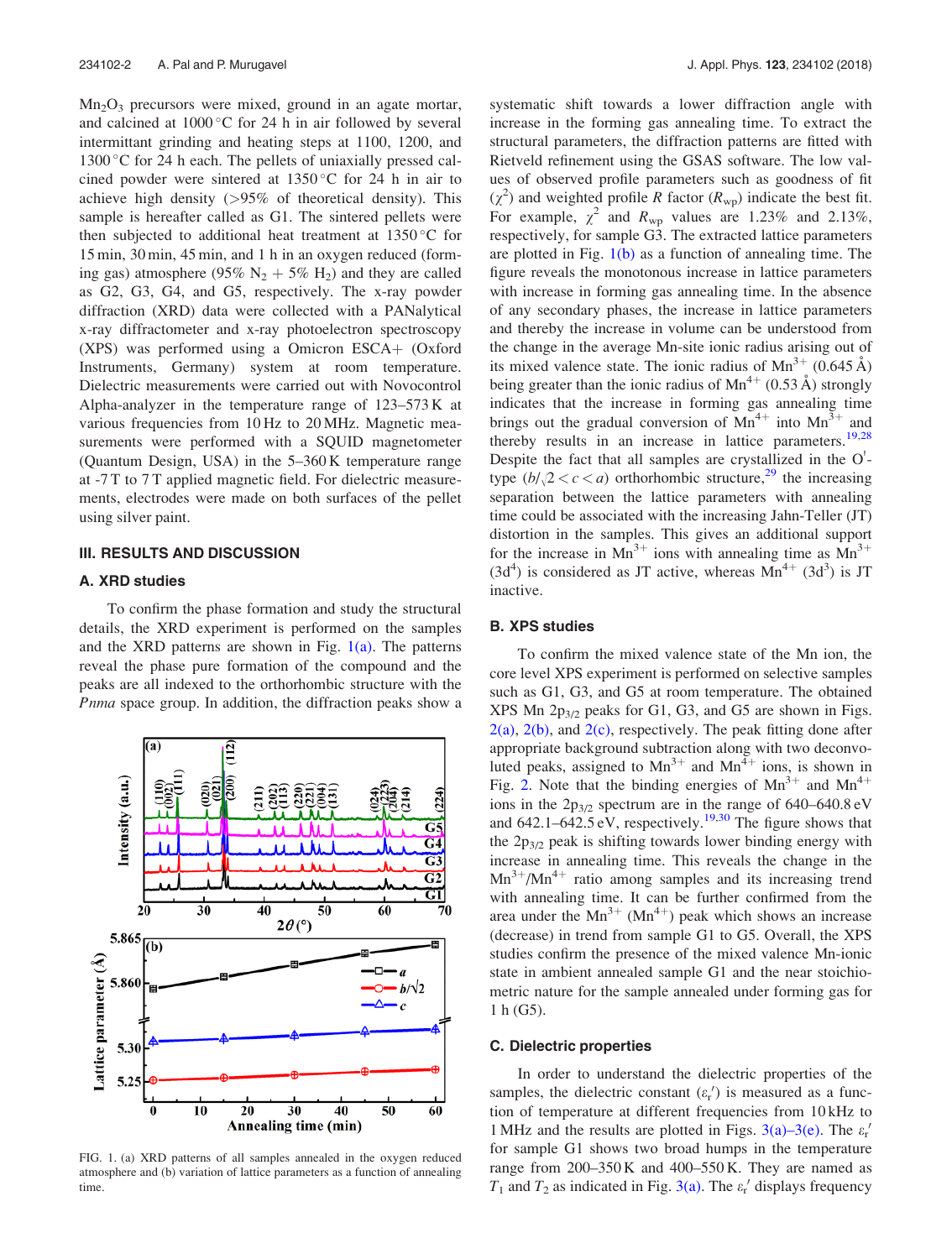

FIG. 2. XPS plots for Mn  $2p_{3/2}$  of samples (a) G1, (b) G3, and (c) G5, at room temperature.

independent behaviour below 200 K and thereafter shows frequency dispersion. The  $\varepsilon_{r}$  increases with temperature and the observed maxima at  $T_1$  shifts to the higher temperature with increasing frequency suggesting the thermally activated relaxor behaviour in the 200–350 K range. With further increase in temperature, an additional relaxation phenomenon is observed at  $T_2$ . However, with increase in annealing time, Fig. 3 reveals the decreasing trend of  $\varepsilon_{\rm r}'$ . In addition, the relaxations observed at  $T_1$  and  $T_2$  shift towards higher temperature as evidenced from the sample G2. As a consequence, the samples G3, G4, and G5 show the signature of relaxation at  $T_1$  shifting towards high temperature. However, the appearance of an additional relaxation at the low temperature  $(T_3)$  side could be correlated to the trapped charges from the localized Mn sites. $26,27$  This trend is clearly visible in Fig. 3(f), where temperature dependent  $\varepsilon$ <sup>r</sup> is plotted at 10.8 kHz for all samples.

#### D. Conductivity studies

To understand the origin of these relaxation phenomena, we have plotted the ac conductivity ( $\sigma_{ac} = \varepsilon_0 \varepsilon'_{r} \omega \tan \delta$ , where  $\varepsilon_0$  is the permittivity in free space,  $\omega$  is the frequency, and tan  $\delta$  is the dielectric loss) versus 1000/T at different frequencies for all samples in Figs.  $4(a) - 4(d)$ . The figure reveals three distinct regions, marked as region I, region II, and region III in Fig. 4, suggesting their origin to different conduction mechanisms. In region I (low temperature), the conductivity displays frequency dependent characteristics and becomes nearly frequency independent in region III (high temperature) for all the samples. It is noteworthy to mention



FIG. 3. (a)–(e) Temperature dependence of dielectric constant at different frequencies for all samples and (f) comparison of the temperature dependent dielectric spectra of all samples at 10.8 kHz.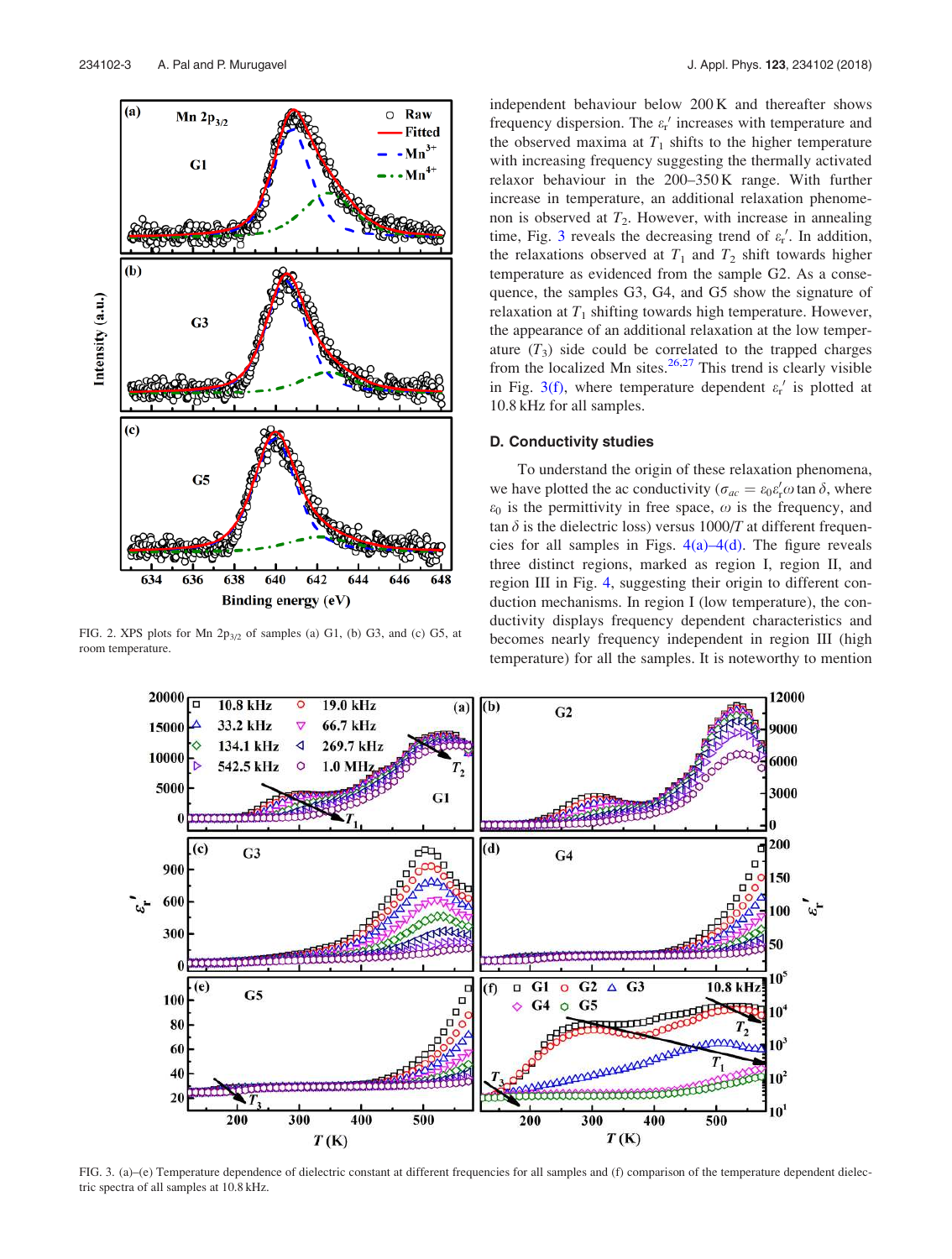

FIG. 4. Plot of  $\ln(\sigma_{\alpha}T)$  versus 1000/T at different frequencies for samples (a) G1, (b) G2, (c) G3, and (d) G5. The inset of (c) shows the respective plot for sample G4 and the insets of (a) and (d) show the linear fitting using the small polaron hopping model for samples G1 and G5, respectively.

that though the samples show the positive temperature coefficient of conductivity in region I and III, the samples G4 and G5 exhibit an unusual negative temperature coefficient of conductivity (NTCC) in region II. The temperature range in which the NTCC appearing shows an increasing trend with annealing time along with its dispersion with frequency as evidenced from Figs.  $4(c)$  and  $4(d)$ . Note that the conductivity decreases with increase in annealing time along with the decrease in tan  $\delta$  (not shown in the figure).

The activation energies for the conduction in these regions may give an insight regarding the origin of these regions. For this purpose, the ac conductivity data shown in Fig. 4 are fitted with the Arrhenius like equation given by Mott and Davis for the phonon-assisted hopping model<sup>15,31</sup> namely  $\sigma_{ac}T = \sigma_0 \exp\left(-\frac{E_a}{k_B T}\right)$ , where,  $\sigma_0$  is the preexponential factor,  $E_a$  is the activation energy for conduction, and  $k_B$  is the Boltzmann constant. As a representative example, the fitted data are shown as insets in Figs.  $4(a)$  and 4(d) for G1 and G5, respectively.

The extracted  $E_a$  values are tabulated in Table I and they are in the range of 0.12–0.56 eV. Note that the fitting is not done in region II (NTCC region) as it is a thermally deactivated region with no potential barrier. The observed values of  $E_a$  being around 0.12 eV in region I may indicate that the conductivity mechanism arises due to trapped charges from the localized Mn sites, <sup>26</sup> while the values of  $E_a$  being around 0.5 eV in region III are well in agreement with the reported values for hopping conductivity.<sup>15,32,33</sup> The competition between these two relaxation mechanisms may introduce the

NTCC region in the intermediate temperature range in G4 and G5. Note that oxygen non-stoichiometry is a known issue in orthorhombic  $RMnO<sub>3</sub>$  and the resultant cationic vacancies in these compounds can lead to  $Mn^{3+}$  and  $Mn^{4+}$ mixed valence states.<sup>10,34</sup> Consequently, the holes created during  $Mn^{3+} \rightarrow Mn^{4+}$  transformation can be localized at Mnsites as a small polaron.<sup>15,33,35</sup> Hence, the resultant p-type conduction mechanism will be dominated by the thermally activated hopping of small polarons between  $Mn^{3+}$  and  $Mn^{4+}$  sites for all samples. In polycrystalline samples, the hopping of such small polarons can cause a distinctly different effect depending on the temperature range. At low temperature, such hopping between spatially fluctuating lattice potentials inside the grain may give rise to the dipolar effect, while the possibility of hopping in the vicinity of blocking grain boundaries may result in the formation of space charges at high temperature. The giant dielectric constant at

TABLE I. Activation energy for ac conductivity obtained from the small polaron hopping mechanism in different temperature regimes.

| Sample         | $E_a$ (eV) |           |            |  |
|----------------|------------|-----------|------------|--|
|                | Region-I   | Region-II | Region-III |  |
| G1             | 0.13       | 0.27      | 0.43       |  |
| G <sub>2</sub> | 0.13       | 0.28      | 0.44       |  |
| G <sub>3</sub> | 0.13       | .         | 0.48       |  |
| G <sub>4</sub> | 0.12       | .         | 0.54       |  |
| G <sub>5</sub> | 0.12       | .         | 0.56       |  |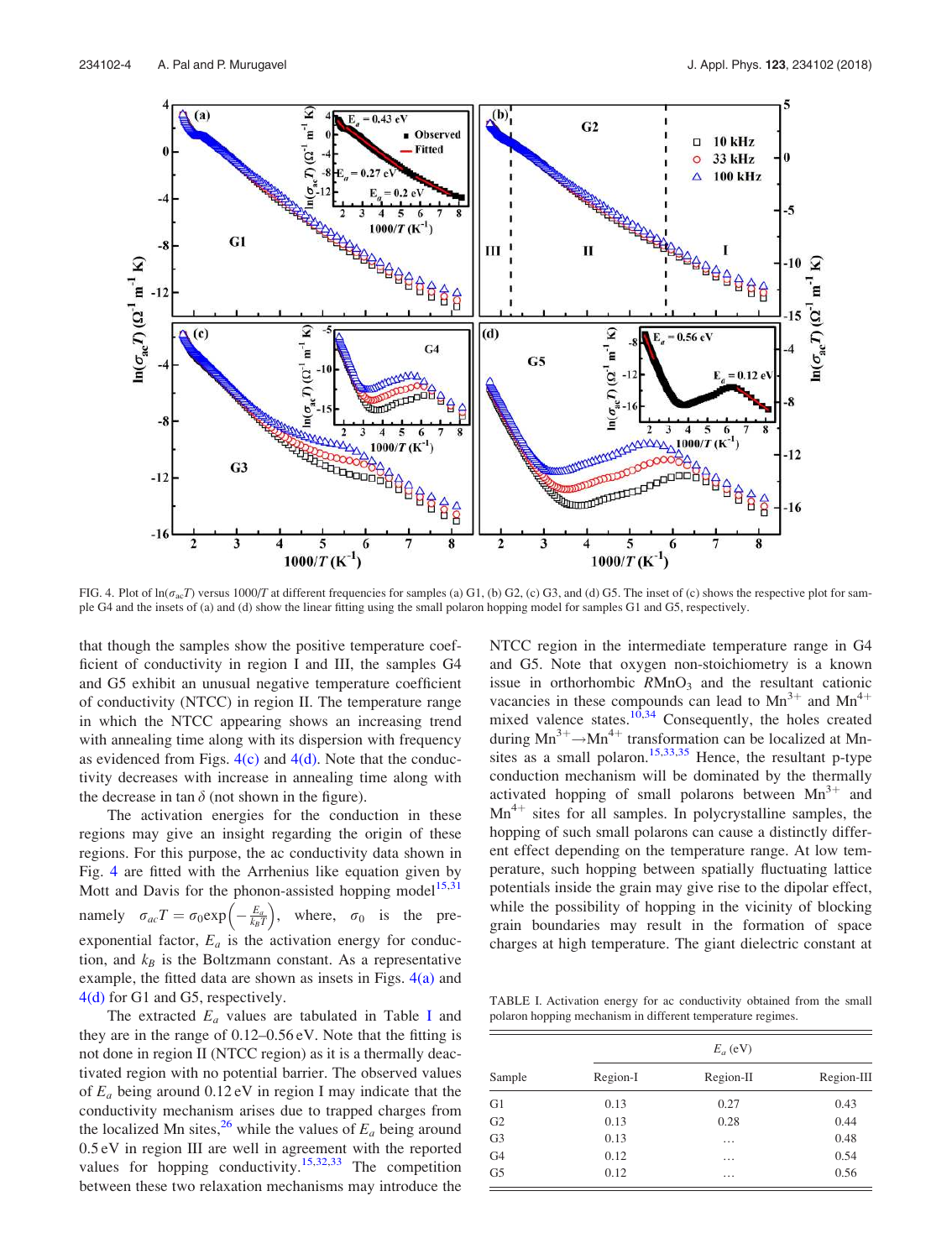high temperature may be due to the relaxation of these space charges at the interfacial grain boundary sites.<sup>36</sup>

## E. Impedance studies

To understand the effect of grain and grain boundary on hopping conductivity, the impedance analysis is performed on all samples. The real part of the impedance  $(Z')$  plotted as a function of  $-Z''/f$ , where  $Z''$  is the imaginary part of the impedance and  $f$  is the frequency, at  $323 \text{ K}$  for G1, G3, and G5 are shown in Figs.  $5(a)$ ,  $5(b)$  and  $5(c)$ , respectively. The insets show the respective plots at 223 K. The temperatures 223 K and 323 K are chosen according to region I and II, where grain and grain boundary effects could be competitive to each other. The sample G1 shown in Fig.  $5(a)$  exhibits three well defined regions separated by the frequency interval of  $<$ 10.8 kHz, 10.8 kHz–1.4 MHz, and  $>$ 1.4 MHz. As reported by Abrantes et  $al$ ,  $37$  the low frequency region corresponds to dielectric response from electrodes. The medium and high frequency regions are attributed to the grain boundary and grain contributions, respectively. For the sample G1, the electrode and grain boundary contributions to the impedance dominate over the grain contribution. Interestingly, at 223 K the grain contribution to the impedance has increased substantially compared to the contribution at 323 K. Subsequently, the



FIG. 5. Plot of Z' versus  $-Z''/f$  at 323 K for samples (a) G1, (b) G3, and (c) G5. The inset of each figure shows the respective plot at 223 K.

electrode and grain boundary contributions have decreased as shown in the inset of Fig.  $5(a)$ . This feature is more pronounced in sample G3 shown in Fig.  $5(b)$  where the frequency intervals for these transitions are not clearly seen. Finally, for sample G5, the grain contribution dominates over the grain boundary while the electrode contribution is suppressed at both 323 and 223 K as shown in Fig.  $5(c)$ . Overall, in the high temperature regime, the grain boundary effect dominates over the grain effect. These features suggest that the low temperature dielectric relaxation originates from the grain, whereas at high temperature, relaxation originates from the interfacial grain boundary capacitance effect. Note that the magnitude of these effects depends on the stoichiometry and valence states of the ions in the samples.

To get more insight in to the several contributions to the impedance,  $-Z''$  versus  $Z'$  plots known as the Nyquist plot at different temperatures for G1, G3, and G5 are shown in Figs.  $6(a)$ ,  $6(b)$  and inset of  $6(b)$ , respectively. The sample G1 [see Fig. 6(a)] exhibits two depressed semi-circular arcs at all temperatures. These depressed semicircles suggesting the departure from ideal Debye type behaviour. However, a clear inspection reveals the low frequency arc  $(<204$  kHz) for 243 K may consist of two overlapped arcs in the frequency regions  $\leq$ 3.5 kHz and 3.5 kHz  $\leq$   $f$   $\leq$  204 kHz. To extract the relevant resistance and capacitance values, plots are fitted using the equivalent circuit consisting of three parallel RC circuits connected in series. The fitted data are shown as the solid line in Fig. 6(a). As proposed earlier, these arcs represent the electrode interface, grain boundary interface, and grain contributions, respectively, with increase in the order of frequency. However, sample G3 shows a single depressed arc which is fitted [solid line in Fig.  $6(b)$ ] with an equivalent circuit consists of series combination of two parallel RC circuits. The fitting of the experimental data reveals the grain boundary and grain contribution without any significant electrode interface contribution. This strongly indicates the better insulating character of sample G3 as compared to G1. Similar features are observed for sample G5, but with dominant grain contribution and suppressed grain boundary effect.

To explore it further, the dc conductivity  $(\sigma_{dc})$  values corresponding to grain and grain boundaries are plotted as a function of  $1000/T$  in Figs.  $6(c)$  and  $6(d)$ , respectively, for all samples. The plots show the  $\sigma_{dc}$  for both grain and grain boundary decreases with decrease in temperature due to the insulating behaviour of the samples. In addition,  $\sigma_{dc}$  shows a decreasing trend from G1 to G5, i.e., with increase in annealing time. The activation energies calculated by fitting the data at the high temperature regime using the equation  $\sigma_{dc}T = \sigma_0 \exp\left(-\frac{E_a}{k_B T}\right)$  are tabulated in Table II. The obtained  $E_a$  values reconfirm that the small polaron hopping mechanism is indeed responsible for the relaxation process in the grain and grain boundary interface.15,32,36 The increase in  $E_a$  with annealing time has a direct correlation with samples attaining a better insulating character with increase in annealing time. This trend could be attributed to the decrease in  $Mn^{4+}$  ions and as a consequence, reduction in small polaron hopping between the localized sites  $(Mn^{3+})$  and  $\text{Mn}^{4+}$  states).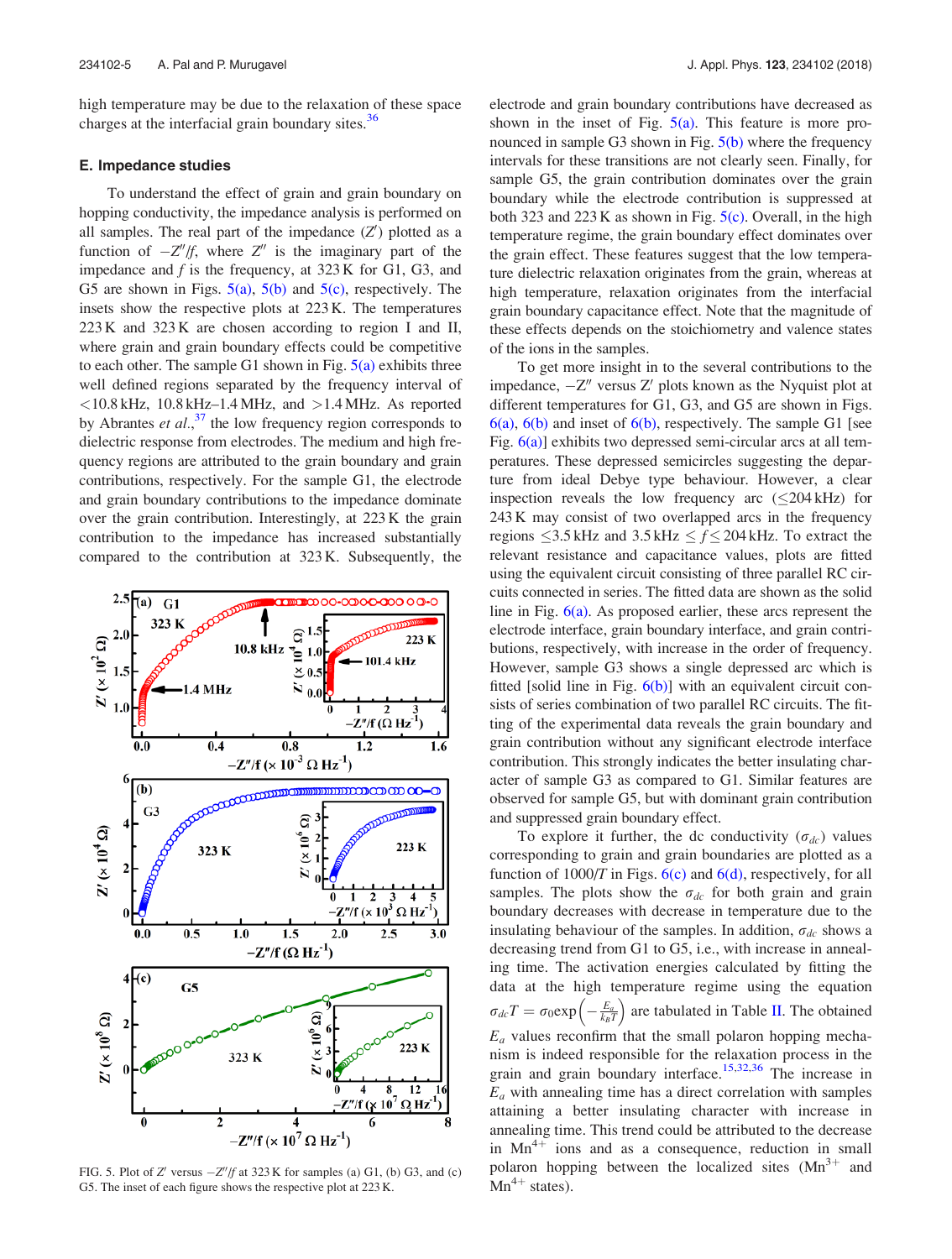

FIG. 6. (a) and (b) Nyquist plots at different temperatures for samples G1 and G3, respectively, (c) and (d) plot of  $\ln(\sigma_{dc}T)$  versus 1000/T for all samples with linear fitting using the small polaron hopping model for grain and grain boundary contribution, respectively. The inset shows the Nyquist plots at different temperatures for sample G5.

Therefore, it is noteworthy that, the  $Mn^{3+}/Mn^{4+}$  ratio in the present samples governs the various electronic properties. The increase in the ratio from sample G1 to G5 makes the sample more insulating with a clear NTCC region appearing towards stoichiometric compounds. The higher  $Mn^{4+}$  content brings out different relaxation mechanisms in dielectric and impedance spectra which could otherwise be suppressed along with the dielectric loss by enhancing the  $\text{Mn}^3$  +/Mn<sup>4+</sup> ratio from G1 to G5.

#### F. Magnetic properties

To understand the effect of forming gas annealing and the related oxygen non-stoichiometry on the magnetic properties of the samples, the temperature dependent

TABLE II. Activation energy for dc conductivity corresponding to grain and grain boundary obtained from the small polaron hopping mechanism.

|                |       | $E_{\rm a}$ (eV) |
|----------------|-------|------------------|
| Sample         | Grain | Grain boundary   |
| G1             | 0.37  | 0.39             |
| G <sub>2</sub> | 0.38  | 0.41             |
| G <sub>3</sub> | 0.46  | 0.46             |
| G <sub>4</sub> | 0.67  | 0.77             |
| G <sub>5</sub> | 0.67  | 0.78             |

magnetization (M) is measured in field cooled (FC) and zero-field cooled (ZFC) conditions at 100 Oe. The respective plots are shown in Figs.  $7(a)$ – $7(d)$ . Though the samples are expected to show the AFM character, the plots did not reveal a clear transition from the paramagnetic (PM) to AFM state due to the masking effect of the high paramagnetic signal from  $Gd^{3+}$  moments.<sup>14,22</sup> Nevertheless, *M* is gradually decreased from G1 to G5 at all temperatures which can be correlated to the decrease in the effect of DE interaction involving  $Mn^{3+}$  and  $Mn^{4+}$  ions as will be discussed later. To obtain the effective paramagnetic moment  $(\mu_{eff})$  and Curie temperature  $(\theta_C)$  from the Curie-Weiss law,<sup>19</sup> the inverse of magnetic susceptibility  $(1/\chi)$  is plotted as a function of T measured under the ZFC condition. The representative plot for G2 is shown in the inset of Fig. 7(b). The extracted  $\mu_{\text{eff}}$ and  $\theta_c$  values are given in Table III. As inferred from the table, the  $\mu_{\text{eff}}$  value is increased with annealing time which is in agreement with the lower magnetic moment of  $Mn^{4+}$  $(3.87 \mu_B)$  than Mn<sup>3+</sup> (4.9  $\mu_B$ ). On the other hand, the theoretical  $\mu$ <sub>eff</sub> value of the stoichiometric GMO sample calculated from the formula  $\mu_{eff} = \sqrt{(\mu_{Gd})^2 + (\mu_{Mn})^2}$  where,  $\mu_{Gd}$  and  $\mu_{Mn}$  are the magnetic moments of Gd<sup>3+</sup> (7.94  $\mu_{\rm B}$ ) and Mn<sup>3+</sup> (4.9  $\mu$ <sub>B</sub>), respectively, is 9.33  $\mu$ <sub>B</sub>. Note that the experimental  $\mu_{\text{eff}}$  value of sample G5 is nearly matching with the theoretical value. Keeping in view of the value of magnetic moment of Mn<sup>4+</sup> and Mn<sup>3+</sup>, the observed  $\mu_{\text{eff}}$  values strongly suggest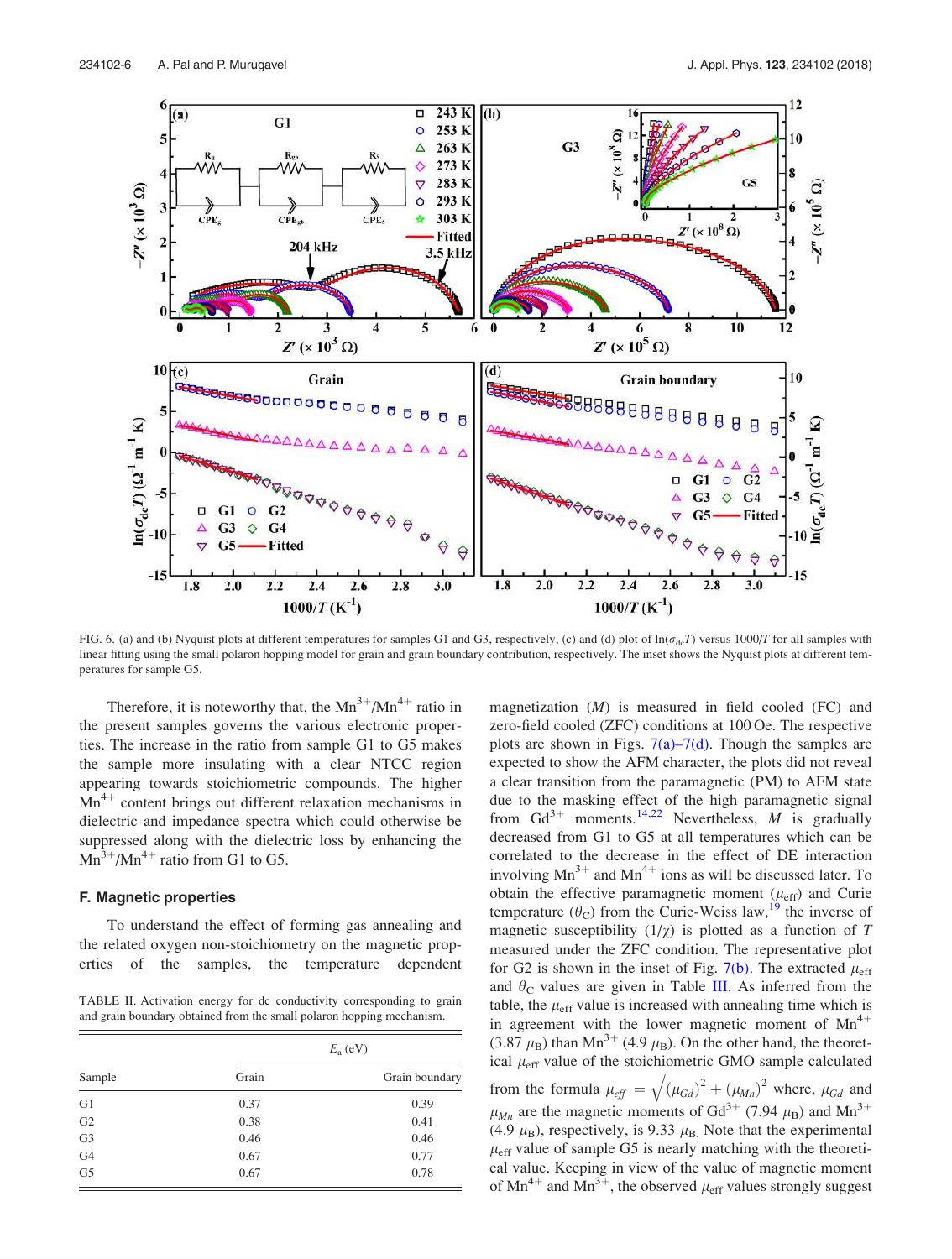

FIG. 7. Temperature dependence of magnetization at 100 Oe field for samples (a) G1, (b) G2, (c) G3, and (d) G5. The inset of (c) shows the respective plot for sample G4 and the inset of (b) shows the linear fitting of the plot  $1/\chi$  versus T for sample G2 using the Curie-Weiss law.

that the sample G5 approaches near stoichiometry. A similar trend is observed for  $\theta_{\rm C}$ .

The  $M-T$  data show that the FC plot deviates from ZFC below a certain temperature and the corresponding temperature is marked as  $T<sub>S</sub>$  in the graph. The  $T<sub>S</sub>$  may correspond to the onset of weak ferromagnetism caused by the collinear to canted AFM transition.<sup>22,38–40</sup> The  $T_s$  is found to increase from 28 K to 42 K for G1 to G5 and coincides with  $T_N$  (42 K) (see Table III). Unlike the expected PM to AFM transition at  $T<sub>N</sub>$  in single crystalline GMO,<sup>7,8</sup> the sample G5 shows PM to a weak ferromagnetic (WFM) transition at  $T_N$ . The observed magnetic features can be discussed with respect to the  $Mn^{3+}-Mn^{3+}$  superexchange (SE) interaction, the JT effect of  $Mn^{3+}$  ions, and the  $Mn^{3+}-Mn^{4+}$ DE interaction.

To understand it further, the  $M$  versus magnetic field  $(H)$  measurements are performed at 5, 14, and 32 K on all samples and the results are shown in Figs.  $8(a)$ ,  $8(b)$ , and  $8(c)$ , respectively. The plots at 5 K shown in Fig.  $8(a)$  reveal the expected AFM character but mixed with the WFM component resulting from the spin canting induced by spin frustration in the system. However, samples G1 and G2 display maximum remnant magnetization with 'S' shaped M–H curves while the value is decreased for G3, G4, and G5.

TABLE III. Variation of  $\mu_{\text{eff}}$ ,  $\theta_{\text{C}}$ , and  $T_{\text{S}}$  for all samples.

| Sample         | $\mu_{\rm eff}$ ( $\mu_{\rm B}$ ) | $\theta_C$ (K) | $T_S$ (K) |
|----------------|-----------------------------------|----------------|-----------|
| G1             | 8.83                              | $-38.2$        | 28.3      |
| G <sub>2</sub> | 8.9                               | $-38.9$        | 29.9      |
| G <sub>3</sub> | 9.1                               | $-40.4$        | 33.8      |
| G <sub>4</sub> | 9.18                              | $-40.9$        | 36.3      |
| G <sub>5</sub> | 9.25                              | $-41.2$        | 42.4      |

The observed high remnant magnetization for G1 and G2 could be due to the dominant FM DE interaction between  $Mn^{3+}$  and  $Mn^{4+}$  over the AFM SE interaction which results in WFM ordering.<sup>18–20</sup> This reiterates the presence of higher  $Mn^{4+}$  content in G1 and G2 as compared to other



FIG. 8.  $M-H$  hysteresis plots for all samples at (a)  $5K$ , (b)  $14K$ , and (c) 32 K. The inset shows the enlarged version of the 32 K plots at lower fields.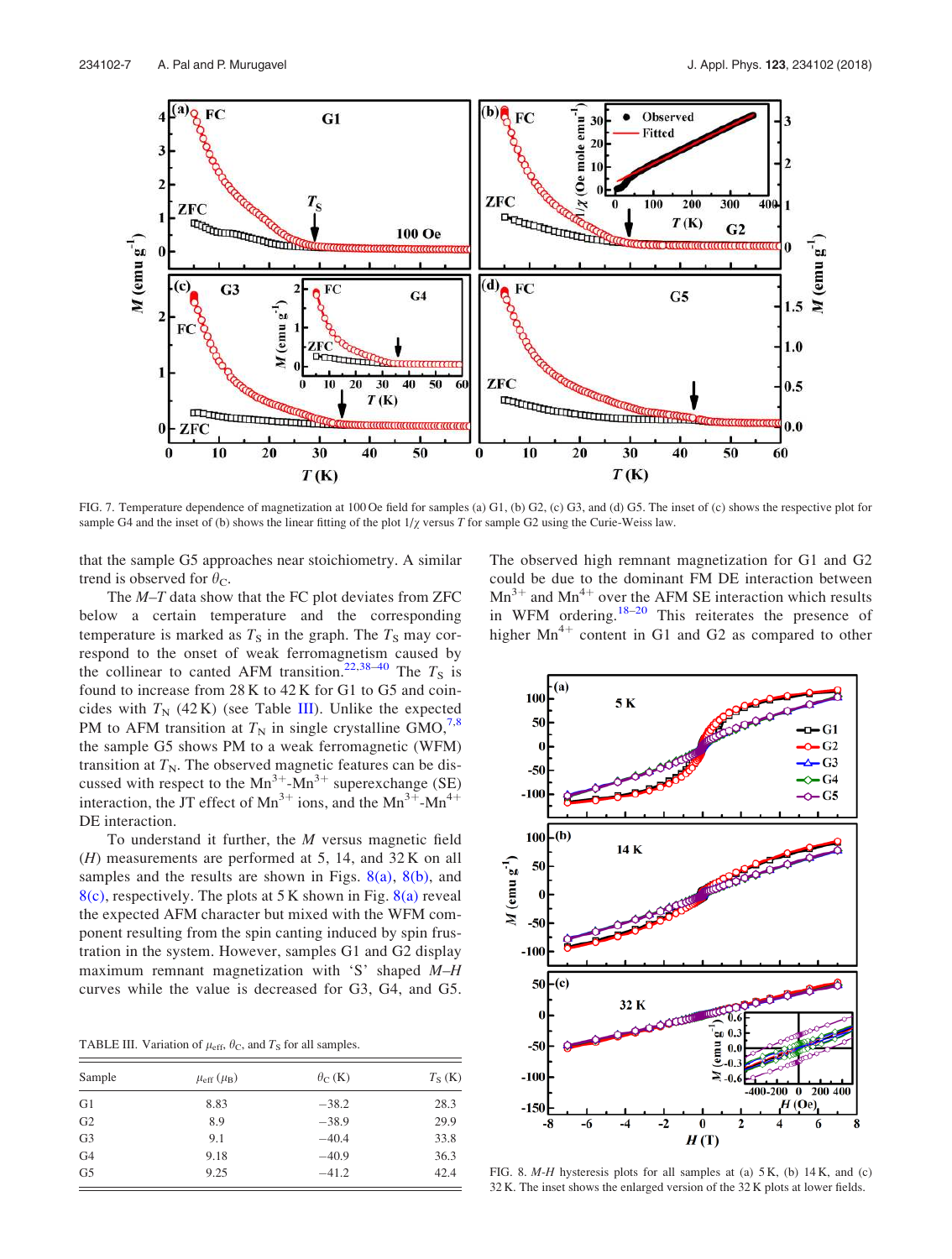samples. The observed reduced remnant magnetization in other samples is the consequence of a low  $Mn^{4+}$  content and hence a weak DE interaction. The gradual decrease in  $M$  observed in the  $M-T$  measurements for G1 to G5 shown in Fig. 7 can be correlated to the difference in DE interaction strength with change in the  $Mn^{3+}/Mn^{4+}$  ratio.<sup>18,20</sup> A similar trend in remnant magnetization is observed for all samples at 14 K.

However, the trend is reversed at 32 K as shown in Fig.  $8(c)$ , and the enlarged version of the loops in the inset. This is in accordance with the observed  $T<sub>S</sub>$  in M–T plots. For  $T<sub>S</sub>$  $<$  32 K (G1 and G2), the M-H plots at 32 K show collinear AFM ordering whereas for  $T_s > 32$  K (G3, G4, and G5), the M-H plot shows the WFM state (see the inset). Note that the strong  $Mn^{3+}$ - $Mn^{3+}$  SE interaction suppresses the weak  $Mn^{3+}$ - $Mn^{4+}$  DE interaction for G3, G4, and G5 samples. In addition, it can be seen that the JT effect of  $Mn^{3+}$  ions and the associated structural distortion will increase with increase in the amount of  $Mn^{3+}$  ions in the samples. In other words, the spin canting may be induced in the system due to JT distortion which in turn results in the observed WFM characteristics as seen in  $M-H$  plots for samples G3, G4, and G5. Note that the WFM nature is prominently visible in G5 at 32 K as the measurement temperature is well below  $T<sub>S</sub>$  (42 K) as compared to the other samples. However, further measurements are necessary to understand the different magnetic phases and spin structures in detail.

## IV. CONCLUSIONS

To summarize, we have presented a systematic study on the role of cationic vacancies on the dielectric, impedance, and magnetic properties of  $GdMnO<sub>3</sub>$  bulk samples. Samples of reduced cationic vacancies and even near stoichiometric compositions are achieved by annealing in a oxygen reduced forming gas atmosphere for different annealing times. XRD and the extracted lattice parameters from Rietveld refinement strongly suggest the presence of  $Mn^{4+}$  in the system while XPS confirms the increase of the  $Mn^{3+}/Mn^{4+}$  ratio with annealing time. The dielectric spectra reveal various relaxations whose temperature regimes change with cationic vacancies (forming gas annealing time). The activation energy calculated from the conductivity data suggests that the dielectric relaxations can be attributed to either trapped charges from localized Mn-sites (low temperature) or small polaron hopping between  $Mn^{3+}-Mn^{4+}$  inside the grain (intermediate temperature) and from the grain boundary interface (high temperature). We believe that the competition between two relaxation mechanisms introduced the negative temperature coefficient of conductivity. Interestingly, magnetic studies demonstrate systematic change in magnetic ordering temperatures with decrease in  $Mn^{4+}$  ions in the system. A possible magnetic phase change due to competition between various magnetic interactions is predicted in the system. Overall, the gradual enhancement in the insulating antiferromagnetic character with reduction in cationic vacancy suggests a possible way to modify the electrical and magnetic states of polycrystalline GdMnO<sub>3</sub>.

#### ACKNOWLEDGMENTS

This work was supported by DST-SERB under the sanction order No. EMR/2016/002370. The authors thank Professor P. N. Santhosh, IIT Madras, for providing the facilities for sample preparation.

- <sup>1</sup>M. Kenzelmann, A. B. Harris, S. Jonas, C. Broholm, J. Schefer, S. B. Kim, C. L. Zhang, S.-W. Cheong, O. P. Vajk, and J. W. Lynn, Phys. Rev. Lett. 95, 087206 (2005).
- $2$ I. A. Sergienko and E. Dagotto, *Phys. Rev. B* 73, 094434 (2006).
- <sup>3</sup>J. Magesh, P. Murugavel, R. V. K. Mangalam, K. Singh, C. Simon, and W. Prellier, J. Appl. Phys. 118, 074102 (2015).
- 4 S. Jin, T. H. Tiefel, M. McCormack, R. A. Fastnacht, R. Ramesh, and L. H. Chen, Science 264, 413 (1994).
- <sup>5</sup>R. V. Helmolt, J. Wecker, B. Holzapfel, L. Schultz, and K. Samwer, *Phys.* Rev. Lett. 71, 2331 (1993).
- <sup>6</sup>B. Garcia-Landa, J. M. D. Teresa, and M. R. Ibarra, J. Appl. Phys. 83, 7664 (1998).
- <sup>7</sup>T. Kimura, G. Lawes, T. Goto, Y. Tokura, and A. P. Ramirez, *Phys. Rev. B* 71, 224425 (2005).
- <sup>8</sup>T. Aoyama, A. Iyama, K. Shimizu, and T. Kimura, *Phys. Rev. B* 91, 081107(R) (2015).
- <sup>9</sup>G. J. Snyder, C. H. Booth, F. Bridges, R. Hiskes, S. DiCarolis, M. R. Beasley, and T. H. Geballe, Phys. Rev. B 55, 6453 (1997).
- <sup>10</sup>P. Murugavel, J. H. Lee, J.-G. Yoon, T. W. Noh, J.-S. Chung, M. Heu, and S. Yoon, Appl. Phys. Lett. 82, 1908 (2003).
- <sup>11</sup>P. Schiffer, A. P. Ramirez, W. Bao, and S.-W. Cheong, *Phys. Rev. Lett.* 75, 3336 (1995).
- <sup>12</sup>S. Z. Li, T. T. Wang, H. Q. Han, X. Z. Wang, H. Li, J. Liu, and J.-M. Liu, J. Phys. D: Appl. Phys. 45, 055003 (2012).
- <sup>13</sup>P. Mandal, V. S. Bhadram, Y. Sundarayya, C. Narayana, A. Sundaresan, and C. N. R. Rao, Phys. Rev. Lett. 107, 137202 (2011).
- <sup>14</sup>A. Pal, C. Dhana Sekhar, A. Venimadhav, and P. Murugavel, J. Phys.: Condens. Matter 29, 405803 (2017).
- <sup>15</sup>W. Khan, A. H. Naqvi, M. Gupta, S. Husain, and R. Kumar, J. Chem. Phys. 135, 054501 (2011).
- <sup>16</sup>J. A. M. V. Roosmalen, E. H. P. Cordfunke, R. B. Helmholdt, and H. W. Zandbergen, J. Solid State Chem. 110, 100 (1994).
- <sup>17</sup>J. A. Alonso, M. J. Martinez-Lope, M. T. Casais, J. L. MacManus-Driscoll, P. S. I. P. N. De Silva, L. F. Cohen, and M. T. Fernandez-Diaz, J. Mater. Chem. 7, 2139 (1997).
- <sup>18</sup>W. S. Choi, Z. Marton, S. Y. Jang, S. J. Moon, B. C. Jeon, J. H. Shin, S. S. A. Seo, T. W. Noh, K. Myung-Whun, H. N. Lee, and Y. S. Lee, J. Phys. D: Appl. Phys. 42, 165401 (2009).
- <sup>19</sup>P. Tiwari and C. Rath, J. Magn. Magn. Mater. 441, 635 (2017).
- <sup>20</sup>H. Khanduri, M. C. Dimri, S. Vasala, S. Leinberg, R. Lohmus, T. V. Ashworth, A. Mere, J. Krustok, M. Karppinen, and R. Stern, J. Phys. D: Appl. Phys. 46, 175003 (2013).
- $^{21}A$ . Pimenov, A. A. Mukhin, V. Y. Ivanov, V. D. Travkin, A. M. Balbashov, and A. Loidl, Nat. Phys. 2, 97 (2006).
- <sup>22</sup>L. Lin, L. Li, Z. B. Yan, Y. M. Tao, S. Dong, and J.-M. Liu, Appl. Phys. A 112, 947 (2013).
- <sup>23</sup>X. L. Wang, D. Li, T. Y. Cui, P. Kharel, W. Liu, and Z. D. Zhang, J. Appl. Phys. 107, 09B510 (2010).
- $24$ G. Q. Zhang, S. J. Luo, S. Dong, Y. J. Gao, K. F. Wang, and J.-M. Liu, J. Appl. Phys. 109, 07D901 (2011).
- <sup>25</sup>L. Li, L. Lin, Z. B. Yan, Q. Y. He, and J.-M. Liu, J. Appl. Phys. 112, 034115 (2012).
- <sup>26</sup>X. Zhang, Y. G. Zhao, Y. F. Cui, L. D. Ye, D. Y. Zhao, P. S. Li, J. W. Wang, M. H. Zhu, H. Y. Zhang, and G. H. Rao, Appl. Phys. Lett. 104, 062903 (2014).
- <sup>27</sup>A. Pal, C. Dhana Sekhar, A. Venimadhav, W. Prellier, and P. Murugavel, J. Appl. Phys. 123, 014102 (2018).
- <sup>28</sup>M. Yahia and H. Batis, Eur. J. Inorg. Chem. 2003, 2486.
- <sup>29</sup>V. Cuartero, J. Blasco, G. Subias, J. Garcia, C. Meneghini, and G. Aquilanti, Phys. Rev. B 92, 125118 (2015).
- <sup>30</sup>P. R. Mandal and T. K. Nath, J. Alloys Compd. 628, 379 (2015).
- $31$ N. F. Mott and E. A. Davis, *Electronic Processes in Non-Crystalline* Materials (Clarendon Press, Oxford, England, 1971).
- <sup>32</sup>C. Ganeshraj, S. Kavita, R. Mahendiran, N. Sharma, A. Das, and P. N. Santhosh, Appl. Phys. Lett. 103, 112909 (2013).